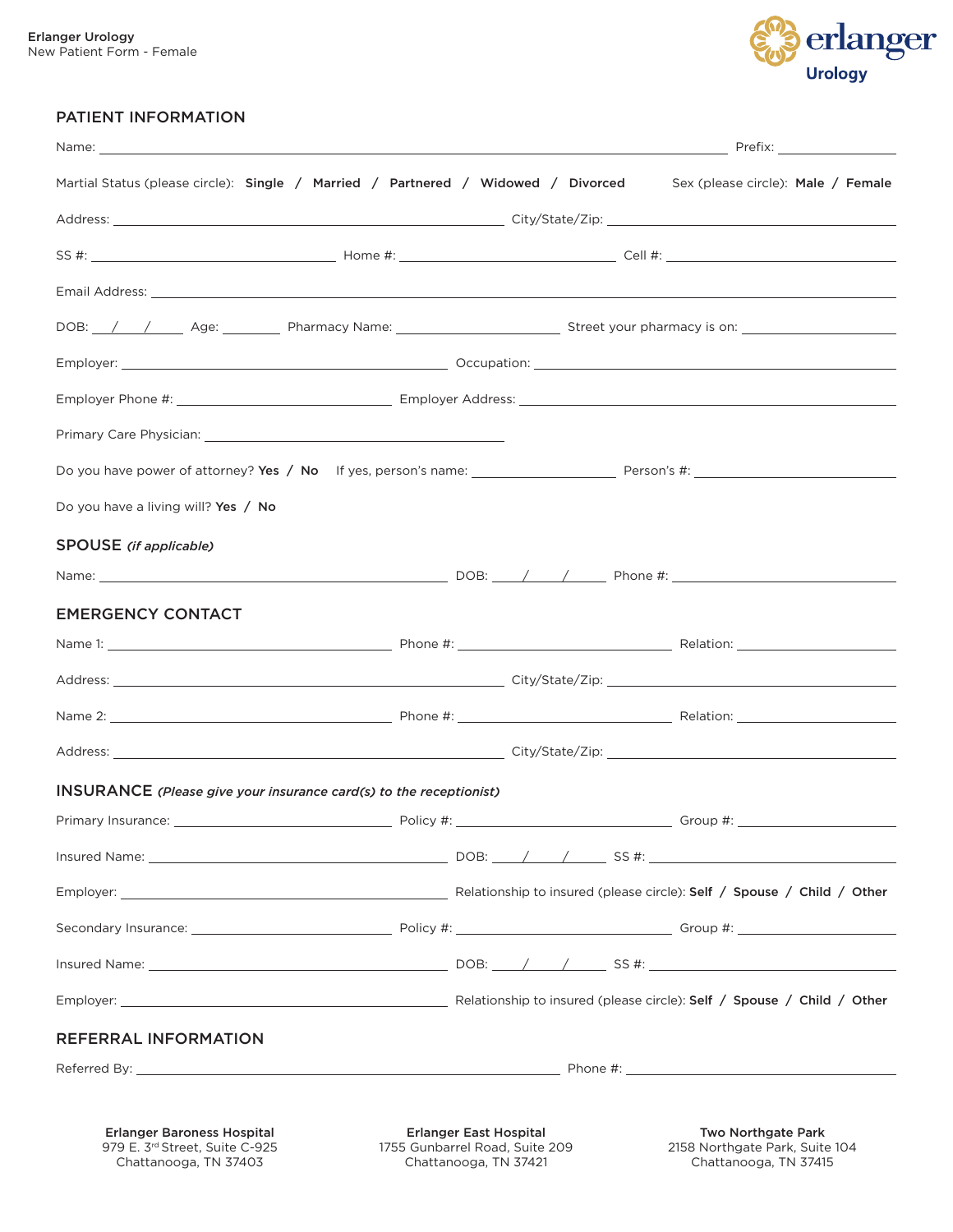$\overline{a}$ 



 $\sim$  10  $\pm$ 

TODAY'S DATE: / /

Please describe the reason for today's visit:

List Relevant Symptoms:

Are you allergic to any medications? Yes / No If yes, please list:

Please list all of your current medications, dosage, frequency, and the reason for taking them.

| Medication | Dose | Frequency | Reason for taking |
|------------|------|-----------|-------------------|
|            |      |           |                   |
|            |      |           |                   |
|            |      |           |                   |
|            |      |           |                   |
|            |      |           |                   |
|            |      |           |                   |
|            |      |           |                   |
|            |      |           |                   |
|            |      |           |                   |
|            |      |           |                   |
|            |      |           |                   |
|            |      |           |                   |
|            |      |           |                   |

| Are you taking any blood thinners?                                                                |                            |                  |                |  |  |  |  |
|---------------------------------------------------------------------------------------------------|----------------------------|------------------|----------------|--|--|--|--|
| $\Box$ Aspirin                                                                                    | $\Box$ Coumadin (Warfarin) | $\Box$ Vitamin E | □ Xeralto      |  |  |  |  |
| $\Box$ Plavix                                                                                     | $\Box$ Fish Oil            | $\Box$ Pradaxa   | $\square$ None |  |  |  |  |
| Do you smoke or use tobacco products? Yes / No If yes, how many packs per day?<br>How many years? |                            |                  |                |  |  |  |  |
| Do you drink alcoholic beverages? Yes / No If yes, how many drink per day?                        |                            |                  |                |  |  |  |  |
| Do you drink caffeine (soda, coffee, etc.)? Yes $\land$ No If yes, how many drink per day?        |                            |                  |                |  |  |  |  |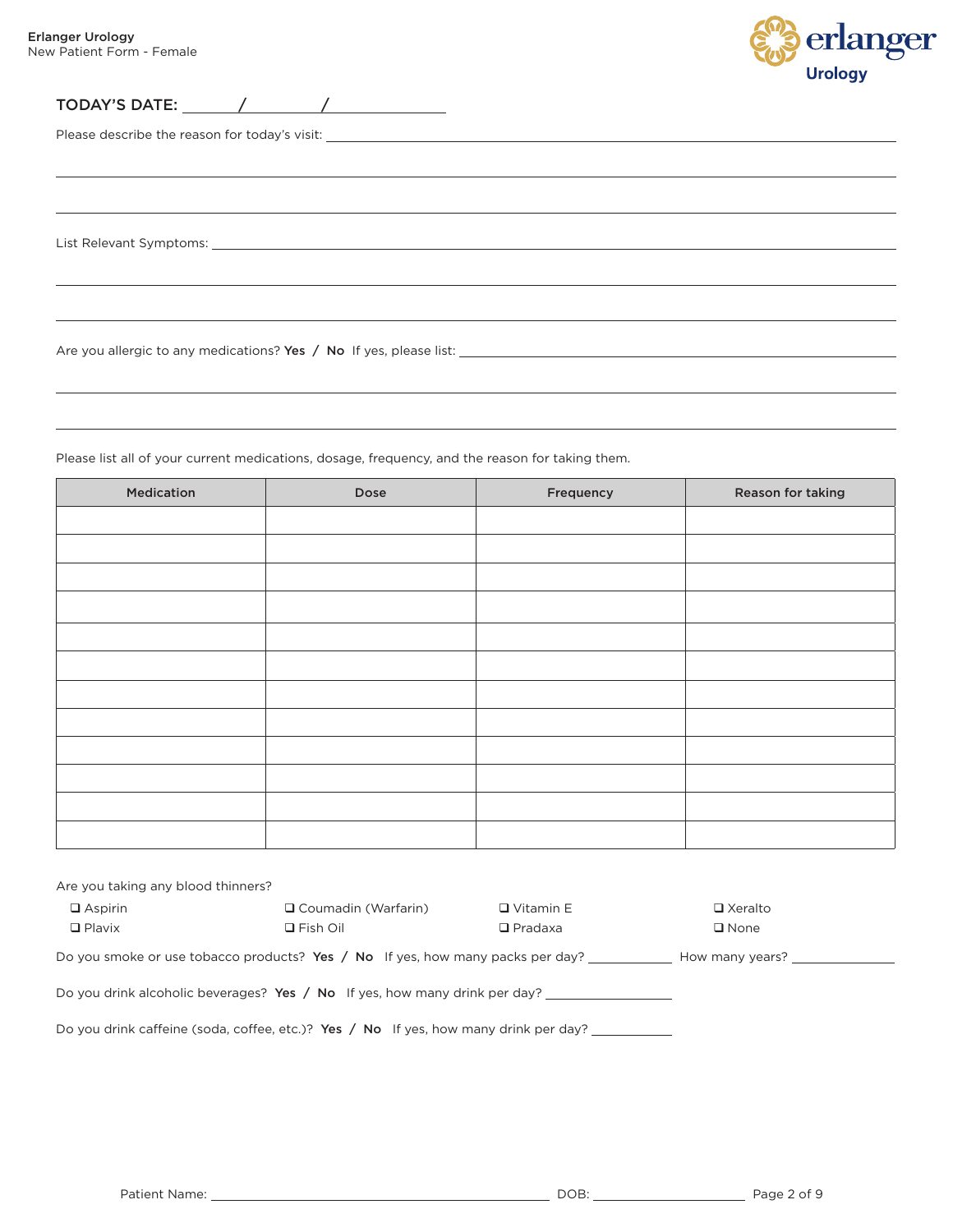

#### PATIENT PAST MEDICAL HISTORY: Please list any medical conditions either current or past.

| □ Heart Disease                   | $\Box$ Heart Attack                 | $\Box$ Stroke                         |
|-----------------------------------|-------------------------------------|---------------------------------------|
| □ Diabetes - On insulin? Yes / No | $\Box$ Cancer (please specify type) | □ Hypertensions (High Blood Pressure) |
| □ High Cholesterol                | $\Box$ Prostate Cancer              | $\Box$ Depression                     |
| □ Kidney Stones                   | □ Kidney Disease                    | $\Box$ Dialysis                       |
| $\Box$ HIV/AIDS                   | $\Box$ Parkinson's                  | $\Box$ Alzheimer's                    |
| $\Box$ Hepatitis: A / B / C       | <b>Q</b> Liver Disease              | <b>Epilepsy or Seizures</b>           |
| $\Box$ Other:                     |                                     |                                       |

#### PATIENT SURGICAL HISTORY: Please list any surgeries you have had and the year they were performed.

| Surgery | Year of Surgery |
|---------|-----------------|
|         |                 |
|         |                 |
|         |                 |
|         |                 |
|         |                 |
|         |                 |
|         |                 |

FAMILY MEDICAL HISTORY: Please list any medical conditions in your family and specify which family member.

| Condition           | <b>Family Member</b> | Condition                              | <b>Family Member</b> |
|---------------------|----------------------|----------------------------------------|----------------------|
| □ Heart Disease     |                      | $\Box$ Prostate Cancer                 |                      |
| $\Box$ Diabetes     |                      | $\Box$ Cancer<br>(please specify type) |                      |
| $\Box$ Stroke       |                      | □ High Cholesterol                     |                      |
| $\Box$ Alzheimer's  |                      | $\Box$ Parkinson's                     |                      |
| $\Box$ Heart Attack |                      | □ Kidney Disease                       |                      |
| High Blood Pressure |                      | $\Box$ Dementia                        |                      |
| $\Box$ Other:       |                      |                                        |                      |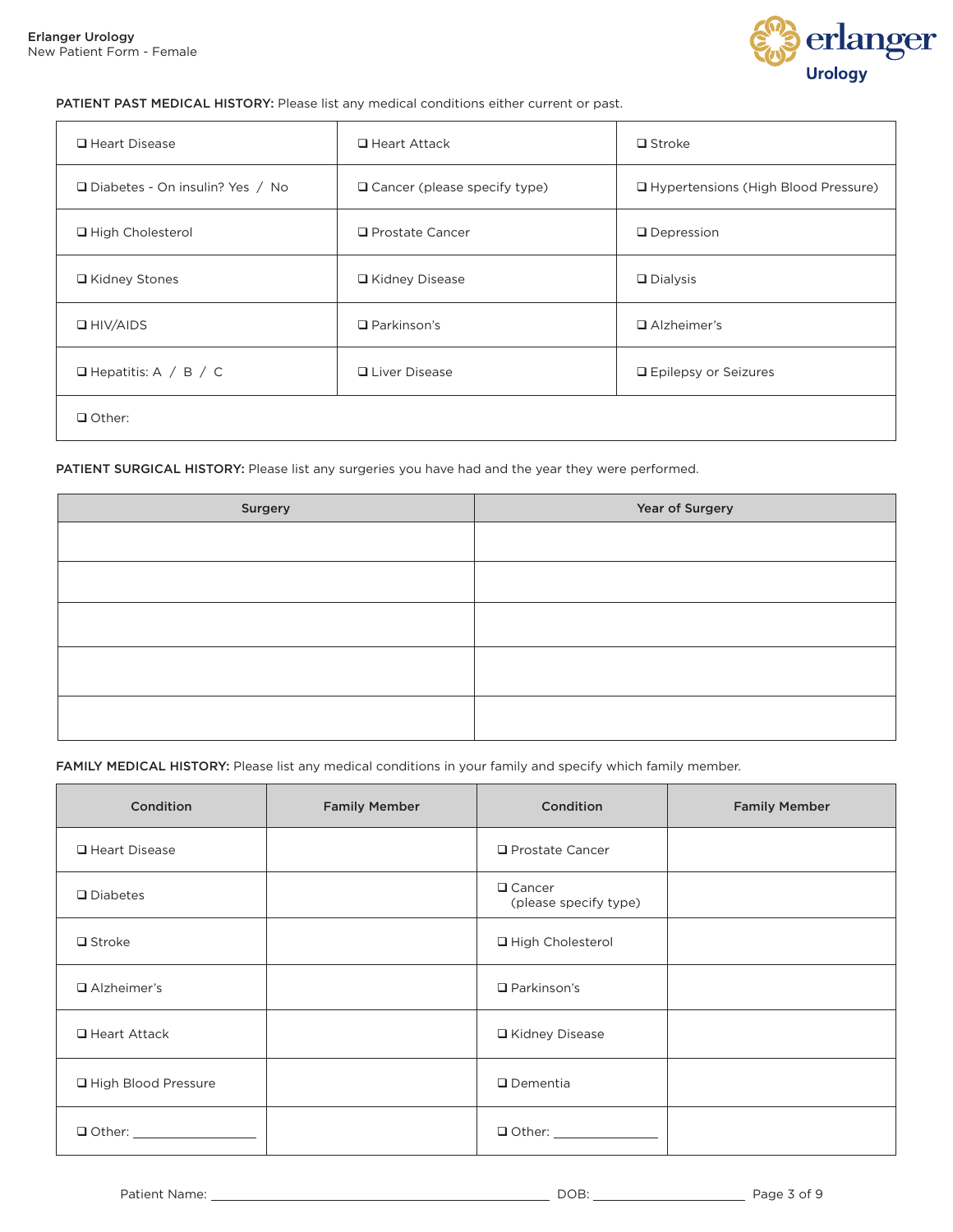

Review of systems: Please check if you have any of these symptoms recently. Please check NONE if none of the symptoms are present.

| General                    | <b>Eyes</b>                     | <b>Neurologic</b>            | <b>Endocrine</b>            |
|----------------------------|---------------------------------|------------------------------|-----------------------------|
| $\Box$ Weight loss or gain | $\Box$ Blurry or double vision  | $\Box$ Dizziness             | $\Box$ Excessive thirst     |
| $\Box$ Fever or chills     | $\Box$ Glaucoma                 | $\Box$ Fainting              | □ Tired/Sluggish            |
| $\Box$ Fatigue             | $\Box$ Cataracts                | $\Box$ Numbness/Tingling     | $\Box$ Too hot/cold         |
| $\Box$ Headaches           | $\Box$ None                     | $\Box$ Tremors               | $\square$ None              |
| □ Sleep Apnea              |                                 | $\square$ Seizures           |                             |
| $\Box$ Other:              |                                 | □ Paralysis/Weakness         |                             |
| $\square$ None             |                                 | $\square$ None               |                             |
|                            |                                 |                              |                             |
| Gastrointestinal           | Cardiovascular                  | <b>Dermatological (Skin)</b> | <b>Musculoskeletal</b>      |
| $\Box$ Abdominal pain      | $\Box$ Chest pain or discomfort | $\Box$ Rash                  | $\Box$ Muscle or joint pain |
| □ Nausea/Vomiting          | Heart trouble                   | $\Box$ Skin lumps            | $\Box$ Back pain            |
| □ Stomach Ulcer            | $\Box$ High blood pressure      | $\Box$ Psoriasis             | $\Box$ Arthritis            |
| $\square$ None             | □ Shortness of breath           | $\square$ None               | $\square$ None              |
|                            | $\Box$ Heart murmur             |                              |                             |
|                            | $\Box$ Irregular heart beat     |                              |                             |
|                            | $\square$ None                  |                              |                             |
| Ear/Nose/Throat/Mouth      | <b>Respiratory</b>              | Hematological/Lymphatic      | <b>Psychiatric</b>          |
| $\square$ Sinus problems   | $\square$ Shortness of breath   | $\square$ Swollen glands     | $\Box$ Depression           |
| $\Box$ Vertigo             | $\Box$ Asthma                   | □ Blood clotting problems    | $\Box$ Anxiety              |
| $\Box$ Hearing loss        | $\Box$ Frequent cough           | $\square$ HIV                | $\Box$ Suicidal thoughts    |
| $\square$ None             | □ Coughing up blood             | $\square$ None               | $\square$ None              |
|                            | $\Box$ Tuberculosis             |                              |                             |
|                            | $\Box$ Wheezing                 |                              |                             |
|                            | $\Box$ None                     |                              |                             |

#### FEMALE PREGNANCY HISTORY:

Number of Vaginal Deliveries: Number of Caesareans: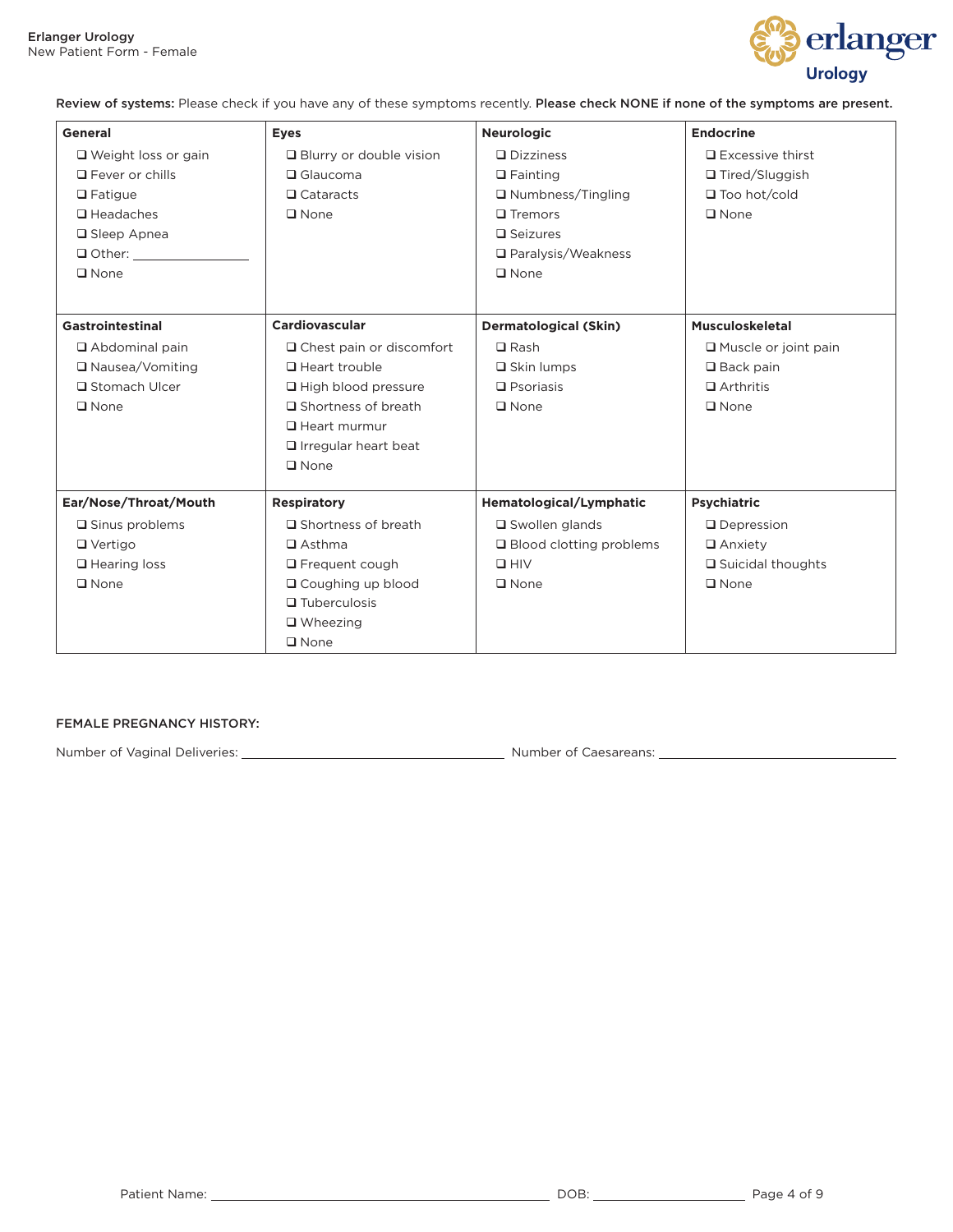

#### THINK YOU HAVE OVERACTIVE BLADDER (OAB)?

Do you think you have Overactive Bladder? Millions of men and women live with Overactive Bladder. This quiz will help you measure which Overactive Bladder (OAB) symptoms you have and how severe those symptoms are. Base your answers on the past month.

(Circle the response that best answers each question)

| <b>Symptom Questions</b>                                                                                                                                            | Not at all  | Occasionally | About<br>once a day | About three<br>times a day | About half<br>the time | Almost<br>always         | <b>SCORE</b> |
|---------------------------------------------------------------------------------------------------------------------------------------------------------------------|-------------|--------------|---------------------|----------------------------|------------------------|--------------------------|--------------|
| 1. Urgency - How often do you<br>have a strong, sudden urge to<br>urinate that makes you fear you<br>will leak urine if you can't get to<br>a bathroom immediately? | $O*$        | $\mathbf{1}$ | 2                   | 3                          | $\overline{4}$         | 5                        |              |
| 2. Urgency Incontinence -<br>How often do you leak urine<br>after feeling an urge to go?<br>(whether you wear pads/<br>protection or not)                           | $\circ$     | $\mathbf{1}$ | 2                   | 3                          | $\overline{4}$         | 5                        |              |
|                                                                                                                                                                     | <b>None</b> | <b>Drops</b> | 1 tsp               | 1 tbsp                     | $1/4$ cup              | <b>Entire</b><br>bladder |              |
| 3. Incontinence - How much<br>urine do you think usually leaks?<br>(whether you wear pads/<br>protection or not)                                                    | $\circ$     | $\mathbf{1}$ | 2                   | 3                          | $\overline{4}$         | 5                        |              |
|                                                                                                                                                                     | 1-6 times   | 7-8 times    | 9-10 times          | $11-12 \times$             | 13-14 times            | 15 or more<br>times      |              |
| 4. Frequency - How often do<br>you urinate during the day?                                                                                                          | $\circ$     | $\mathbf{1}$ | 2                   | 3                          | $\overline{4}$         | 5                        |              |
|                                                                                                                                                                     | <b>None</b> | 1 time       | 2 times             | 3 times                    | 4 times                | 5 times or<br>more       |              |
| 5. Wake to urinate - How many<br>times do you usually get up each<br>night to urinate, from when you<br>went to bed until you got up in<br>the morning?             | $\circ$     | $\mathbf{1}$ | 2                   | 3                          | $\overline{4}$         | 5                        |              |
| Total symptom score<br>(Add score from all five questions)                                                                                                          |             |              |                     |                            |                        |                          |              |

*\*If you score 0 on question 1, you probably don't have OAB.*

 $0 = no$  symptoms 25 = most severe symptoms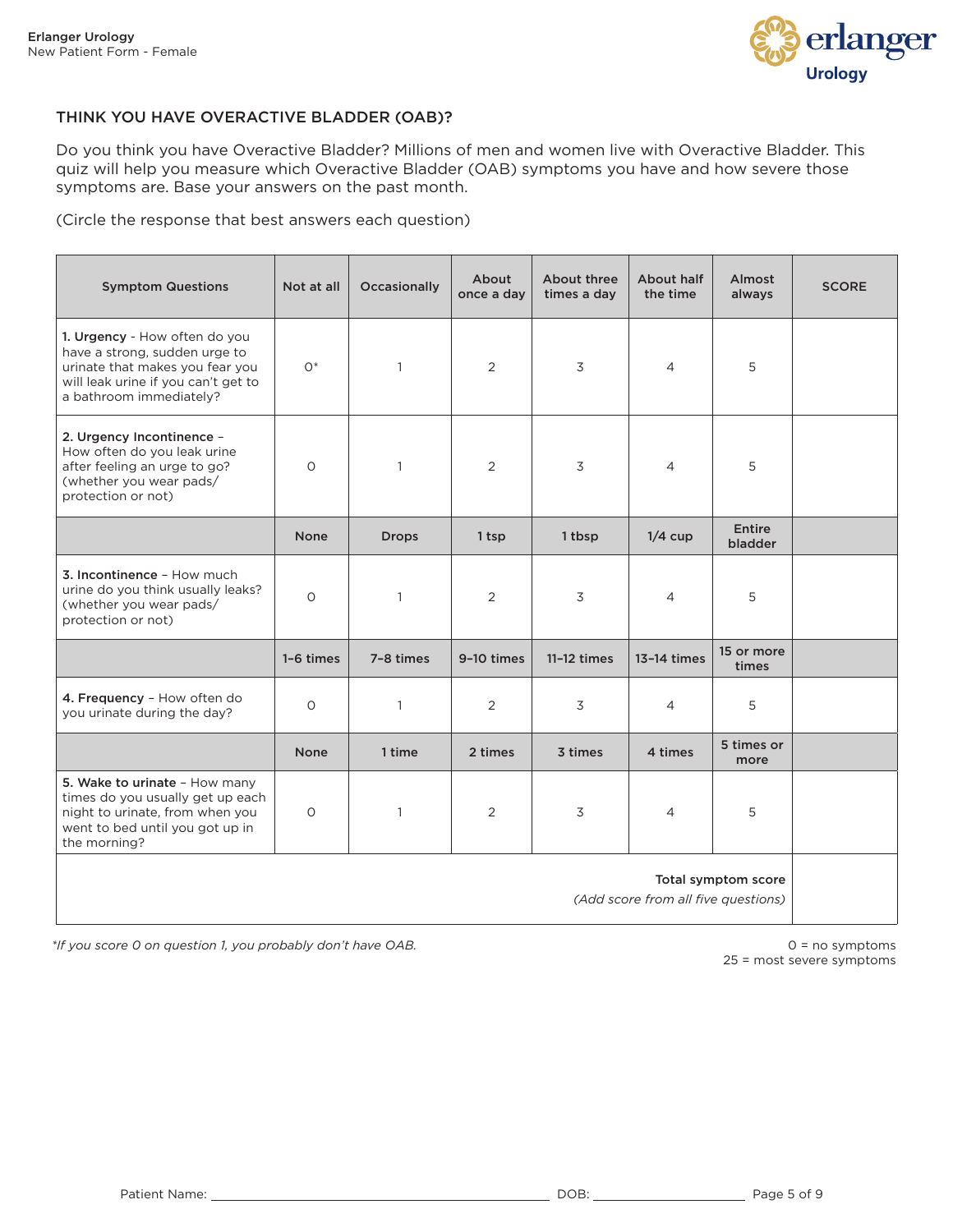

| <b>Quality of Life Questions</b><br>How much does this bother you:                                                                                           | I am not<br>bothered<br>at all          |               |   |                | I am bothered<br>a great deal          | <b>SCORE</b> |
|--------------------------------------------------------------------------------------------------------------------------------------------------------------|-----------------------------------------|---------------|---|----------------|----------------------------------------|--------------|
| 1b. Urgency - a strong, sudden urge<br>to urinate that makes you fear you<br>will leak urine if you can't get to a<br>bathroom immediately?                  | $\circ$                                 | 2             | 3 | $\overline{4}$ | 5                                      |              |
| 2b. Urgency Incontinence - leaking<br>after feeling an urge to go?                                                                                           | $\circ$                                 | 2             | 3 | $\overline{4}$ | 5                                      |              |
| 3b. Frequency - urinating frequently                                                                                                                         | $\circ$                                 | 2             | 3 | $\overline{4}$ | 5                                      |              |
| 4b. Waking to urinate - Waking from<br>sleep to urinate?                                                                                                     | $\Omega$                                | 2             | 3 | $\overline{4}$ | 5                                      |              |
|                                                                                                                                                              | I would<br>not be<br>bothered<br>at all |               |   |                | I would be<br>bothered a<br>great deal | <b>SCORE</b> |
| 5b. Overall satisfaction - If you were<br>to spend the rest of your life with<br>your urinary condition the way it is<br>now, how would you feel about that? | $\circ$                                 | $\mathcal{P}$ | 3 | $\overline{4}$ | 5                                      |              |

6b. How have your symptoms changed your life? - Please let us know how your symptoms (urgency, frequency, urine leakage, and waking at night) have changed your life.

Are your symptoms: (Please check all that apply)

Keeping you from getting a good night's sleep?

Causing you to stay home more than you would like?

 $\square$  Keeping you from social activities or entertainment (movies, concerts, etc.)?

Causing you to exercise (walking, sports, etc.) less or limit your physical activity?

□ Causing problems with friends or loved ones

 $\Box$  Keeping you from traveling, taking trips, or using public transit?

Making you plan trips around your knowledge of public restrooms?

Causing problems at work?

 $\square$  Other ways your symptoms have changed your life:

Score the"bother"questions (1b, 2b, 3b, 4b, 5b & 6b) separately. Do not add them together.

*Even if you have mild symptoms, if they bother you enough to change your life, you and your healthcare professional should discuss what treatment options are available to you.*